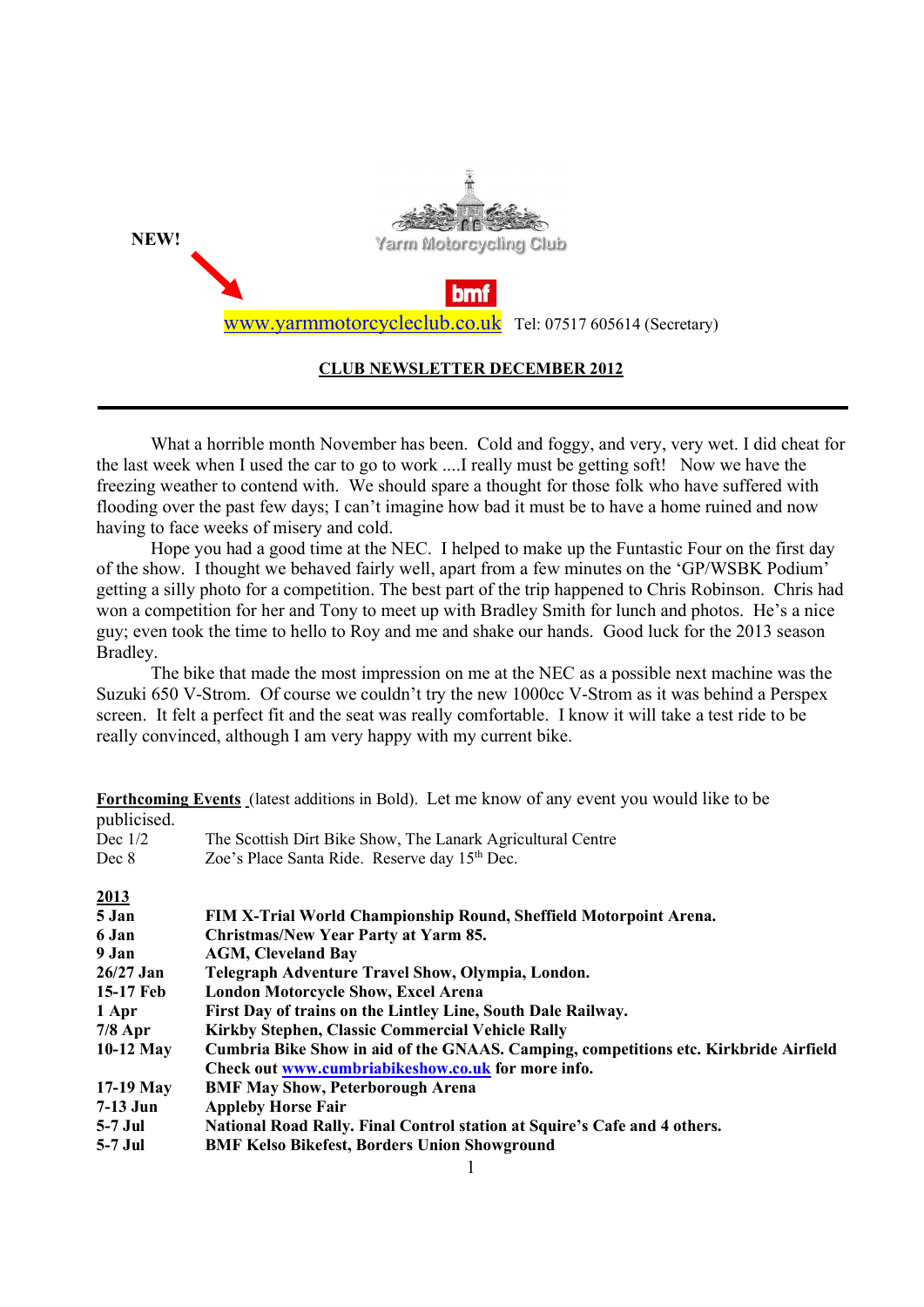| 5-7 Jul          | <b>Goodwood Festival of Speed.</b>                                                        |
|------------------|-------------------------------------------------------------------------------------------|
|                  | 17 Aug-1 Sep Isle of Man Festival of Motorcycling (formerly known as the Manx Grand Prix) |
| $20 \text{ Aug}$ | Steam Car Club of Gt. Britain visit South Tyne Dale Railway.                              |
| $13-15$ Sep      | <b>BMF Tailend, Peterborough Arena</b>                                                    |
| 13-15 Sep        | <b>Goodwood Revival</b>                                                                   |

The Club Website. We are really grateful to Allan Wren for working on a new website for the club. The address is at the top of the newsletter and repeated again here: **WWW.yarmmotorcycleclub.co.uk** Please get on there and have a look at work already done. This is the Club's website and needs your inputs. Don't just leave everything to the few. Send in your pictures, articles of interest, forthcoming events, items for sale and wanted. Anything that you feel may be of interest to club members and to the biking community at large can be put on the site. Allan will be the site moderator; he has the final responsibility for what appears on the site.

The BMF. Why not join the BMF as an individual member and save yourself and the Club money? In order to strengthen the membership base of the BMF and thus give it more clout in working for riders' rights, the Club Member Conversion Scheme has been introduced. As an Affiliate Member of the BMF through the club, you can convert to Full Membership at a £5 reduction in the normal fee AND make a further £5 for the Club. The joining fee will be £21, reduced from £26, and the club will receive a payback of £5 for every member recruited. The payback to the club will be in the form of a credit note to be cashed in exchange for part of their affiliation fee for the forthcoming year. Speak to the Club Secretary for details and Application forms.

The Yarm Motorcycling Club is affiliated to the BMF. For details of the BMF go to www.bmf.co.uk



AGM. If you wish to change any part of the club constitution please be sure to submit your proposal at least 30 days before the meeting – i.e. 10 December 2012. Furthermore, please let the committee know if you wish to take on the role of Treasurer. Harry is standing down at the AGM after several years of sterling service. Fame and glory (and who knows, maybe a holiday in Hawaii) could be yours!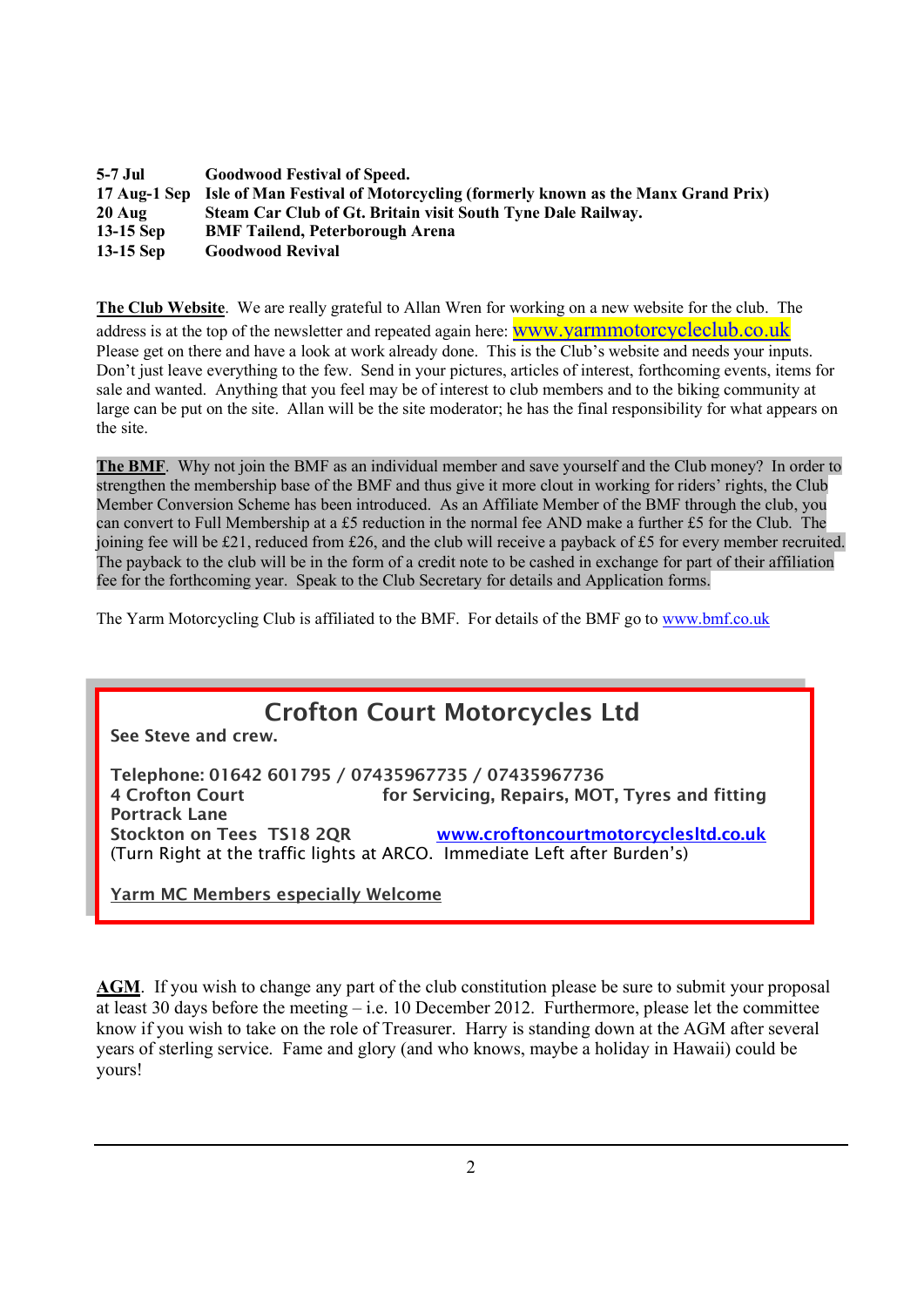Camping Gear for You. Allen Wren (Biker of the Year!) is a well-travelled biker and uses The Tent Guys for top quality gear. You too can take of a great offer extended to club members. Go to website: http://www.thetentguys.eu/ and get some great bargains.

Quote discount code YMC-10-7S367 after making your selection. Club members get a 10% discount.



## News from the EU by the BMF's own Government Relations Executive – Chris Hodder

The Type Approval Regulation has been approved by the European Parliament by a huge majority (643 in favour, 16 against). I'm pretty sure that the European Council will also approve it at a later date, although I'm not sure when that is (they may have already done it, but I haven't seen anything on this). For clarification, this means that we will have:

- Bikes over 47bhp exempt from EU anti-tampering controls
- Bikes under 125cc exempt from compulsory ABS (although they will require combined brakes instead)
- No 100bhp limit option for member states (i.e. France)
- Compulsory CO2/fuel consumption measurement and publication
- Standardised On Board Diagnostics so that any garage can interpret the fault codes
- Compulsory publication of repair and maintenance information so that you can have your bike repaired and serviced anywhere you like
- Bikes at the same emissions standard as cars so that we can't be accused of being dirtier
- 35,000km consistency of emissions (i.e. engines should not deteriorate for that period)

Much of the technical detail will be laid down in delegated acts over the next year and I'm still not 100% of the start dates of every provision as we need to wait for it to be published in the official journal, but essentially, this is a huge victory for FEMA in particular and the our involvement with FEMA as we've turned a potential disaster into something with genuine long term benefits for motorcycling. No, I'm not happy with compulsory ABS and anti-tampering being effectively extended to mid-sized bikes, but given that the technical detail has yet to be written, that might not turn out so bad after all, particularly as the anti-tampering stuff is likely to remain as toothless as the current regime (i.e. pretty much every moped on the road has been modified) and ABS is only "anti-locking", not "advanced braking". End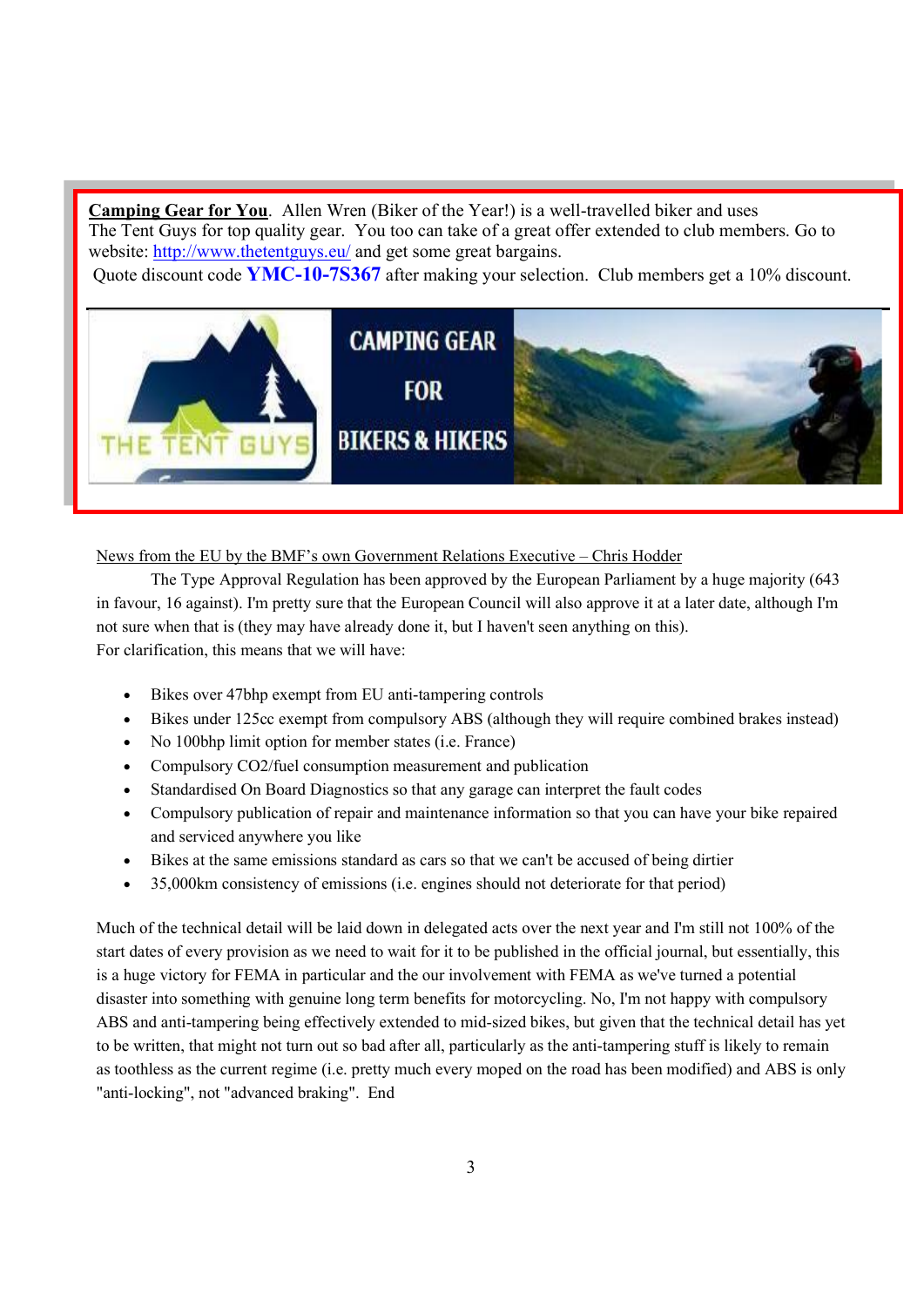# FOR SALE

Aprilia 125cc. 2009 fully restricted 34bhp. 3 owners. 4000 miles. £2150.00. Contact Club Member Tony Petrie on 07983556772

Support the BMF. If you would like to support the BMF and help the organisation continue lobbying for Bikers' Rights then you couldn't do better than join as an individual member. This would help with funds to keep the BMF on top of the game. Furthermore, go to at least one of the BMF Shows and have a great day out as well as grab some bargains. See me, your BMF representative, for more details.

Upgrade your Headlight. The simplest way to upgrade your headlight output is to replace the OE bulb with the Phillips Extreme Power Plus or the Osram Night Racer. Both bulbs have been tested by RIDE magazine.

Autojumbles. Here are some details of Autojumbles in our area:

Rufforth. First Saturday of the month. Entrance fee £4.

York. Second Saturday of the month. Free entry. A Bike Auction starts at 11am. Cafe on site. Turn left at the Junction of the A64 South onto A166 to Stamford Bridge/Bridlington. Turn into site a couple of hundred yard on the left. GPS data – Murton YO19 5GF. Scorton. Third Saturday of the month. Entrance fee payable. Cafe on site.

Scenes from the NEC





**Chris and Bradley Podium Pandemonium!**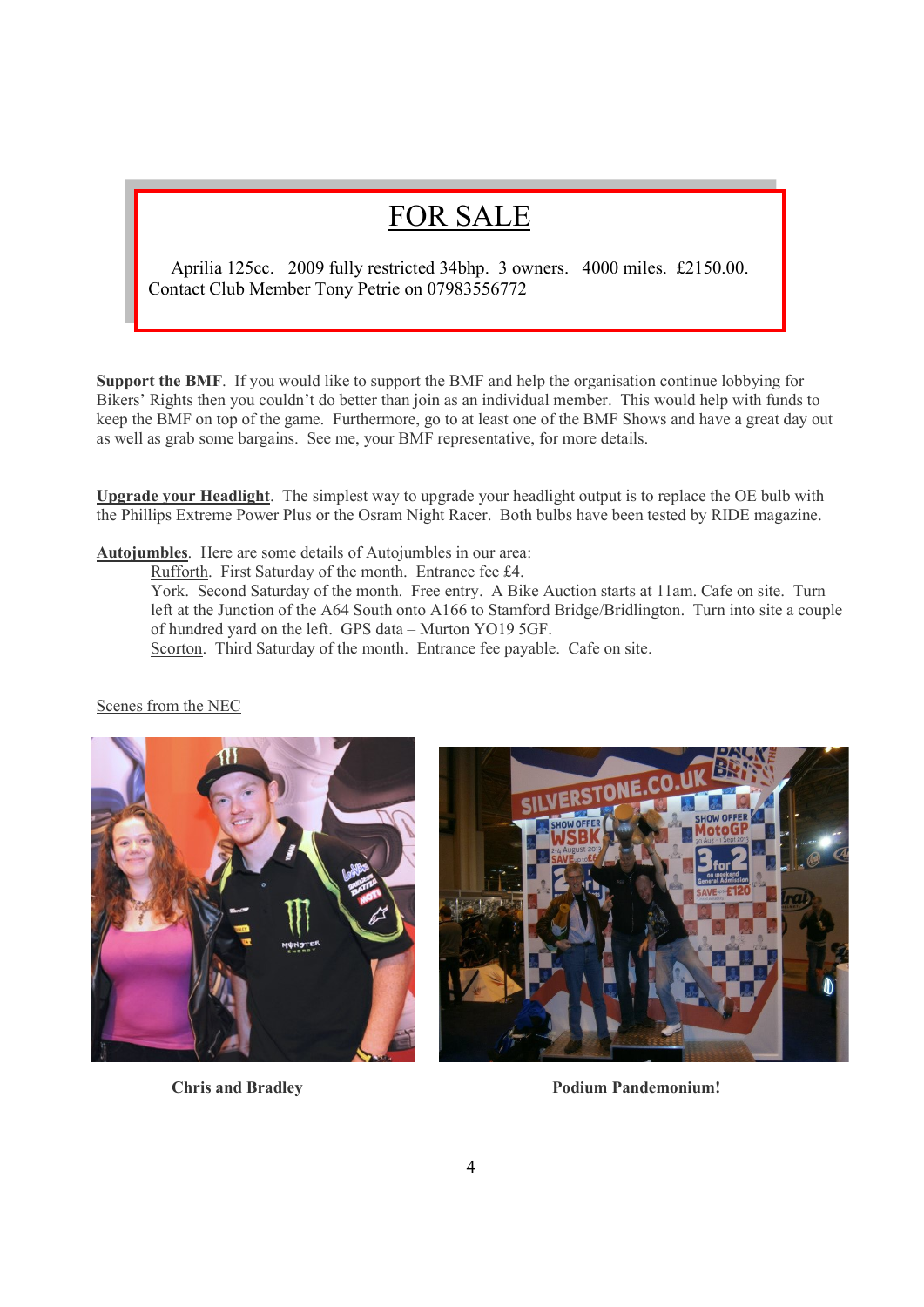

Chris with Randy Mamola and Leon Haslam plus Junior

#### THE END GAME.

Now on sale at IKEA - LESBIAN beds, no nuts or screwing involved, it's all tongue and groove. A Muslim has been shot in the head with a starting pistol; police say it's definitely race related.

 Due to a water shortage in Ireland , Dublin swimming pools have announced they are closing lanes 7 and 8. I got a letter from Screw Fix Direct thanking me for my interest, but explaining they were not a dating agency. Paddy thought his new girlfriend might be the one; but after looking through her knicker drawer and finding a nurse's outfit, a French maids outfit, and a police woman's uniform, he finally decided; if she can't hold down a job, she's not for him.

Paddy is doing some roofing work for Murphy. He nears the top of the ladder and starts shaking and going dizzy. He calls down to Murphy and says, "I tink I will ave to go home, I've come all over giddy and feel sick." Murphy asks "Ave yer got vertigo?" Paddy replies "No, I only live round the corner."

After 100 years lying on the sea bed, Irish divers were amazed to find that the Titanic's swimming pool was still full.

My trip to the store: There was a bit of confusion at the Sporting goods store this morning. When I was ready to pay for my purchases of gun powder and bullets the cashier said, "Strip down, facing me." Making a mental note to complain to Harper about the gun registry people running amok, I did just as she had instructed. When the hysterical shrieking and alarms finally subsided, I found out that she was referring to my credit card. I have been asked to shop elsewhere in the future. They need to make their instructions to us seniors a little clearer.

Beer contains female hormones! Yes, that's right, FEMALE hormones! Last month, Montreal University and scientists released the results of a recent analysis that revealed the presence of female hormones in beer. Men should take a concerned look at their beer consumption. The theory is that beer contains female hormones (hops contain Phytoestrogens) and that by drinking enough beer, men turn into women. To test the theory, 100 men each drank 8 schooners of beer within a one (1) hour period. It was then observed that 100% of the test subjects, yes, 100% of all these men: 1) Argued over nothing. 2) Refused to apologize when obviously wrong. 3) Gained weight. 4) Talked excessively without making sense. 5) Became overly emotional. 6) Couldn't drive. 7) Failed to think rationally, and 8) Had to sit down while urinating. No further testing was considered necessary!

And it's 'Goodnight' from him. Please call me if you would like something putting in the newsletter. There is no deadline...you either make the next issue or you don't! My email address: **brian.burke2@btopenworld.com** or phone me  $-01325721669$  (Answerphone may be on). Mobile 07517 605614.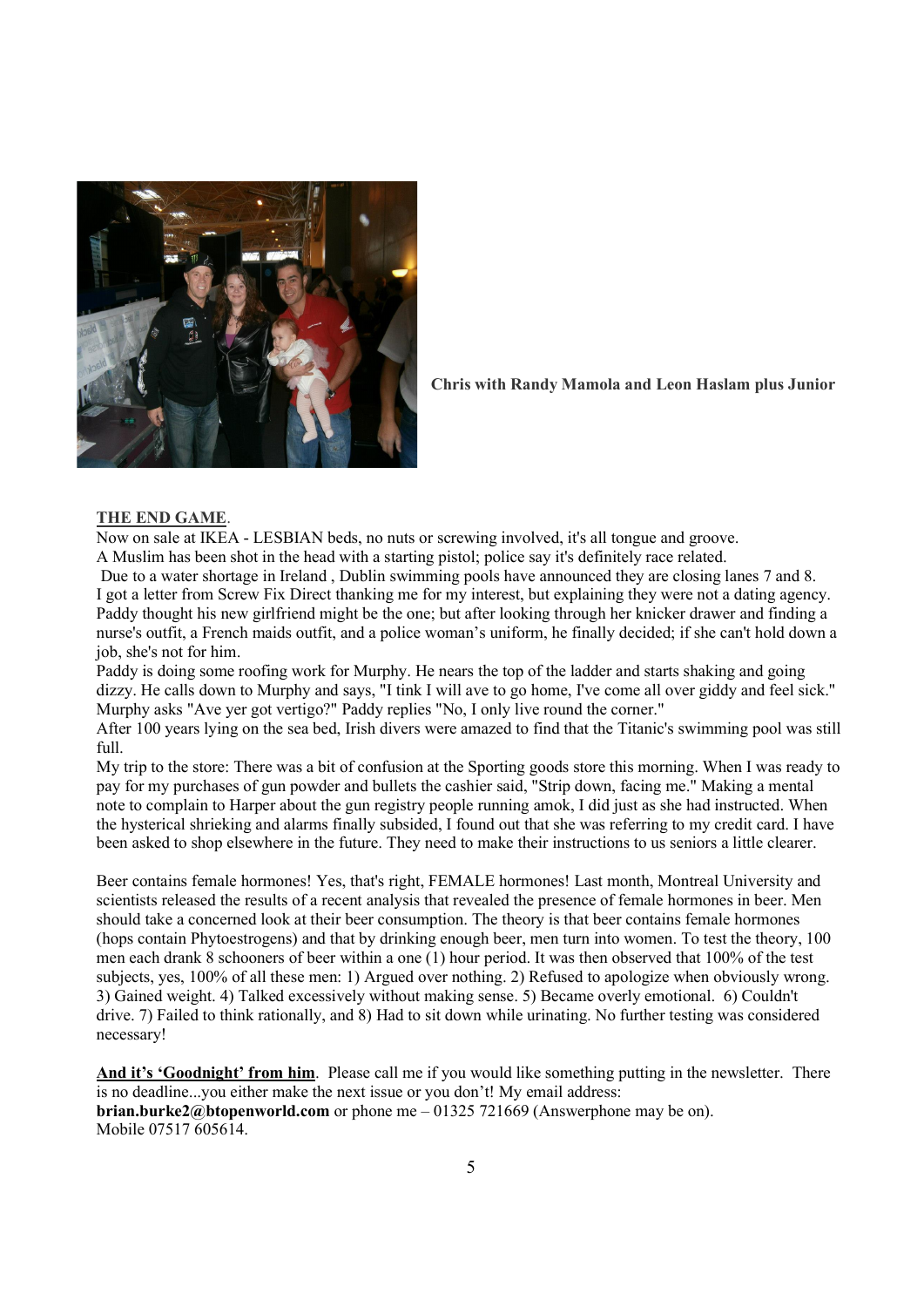# THE RACING CALENDAR – 2013

| Date         | <b>MotoGP</b>        | <b>WSB</b>               | <b>BSB</b>                    |
|--------------|----------------------|--------------------------|-------------------------------|
| 24 February  |                      | Australia Phillip Island |                               |
| 10 March     |                      | India Buddh Circuit      |                               |
| 31 March     | Qatar Doha/Losail    |                          |                               |
| 5-7 April    |                      |                          | <b>Brands Hatch Indy Kent</b> |
| 7 April      |                      | Spain Aragon             |                               |
| 12-14 April  |                      |                          | <b>Thruxton Hampshire</b>     |
| 14 April     | TBC TBC              |                          |                               |
| 21 April     | Americas, Austin, TX |                          |                               |
| 28 April     |                      | The Netherlands Assen    |                               |
| $05$ May     | Spain(STC), Jerez    |                          |                               |
| $4-6$ May    |                      |                          | <b>Oulton Park</b>            |
| 12 May       |                      | Italy Monza              |                               |
| $19$ May     | France, Le Mans      |                          |                               |
| $26$ May     |                      | <b>UK</b> Donington      |                               |
| 2 June       | Italy, Mugello       |                          |                               |
| $9$ June     |                      | Portugal Portimao        |                               |
| 14-16 June   |                      |                          | Knockhill Fife                |
| 16 June      | Catalunya            |                          |                               |
| 23 June      |                      | Possibly Brno            |                               |
| 29 June      | Assen                |                          |                               |
| 30June       | Italy Imola          |                          |                               |
| $5-7$ July   |                      |                          | Snetterton 300 Norfolk        |
| $7$ July     | Germany, Sachsenring |                          |                               |
| $19-21$ July |                      |                          | <b>Brands Hatch GP Kent</b>   |
| $21$ July    | Laguna Seca          | RussiaMoscow Raceway     |                               |
| 9-11 August  |                      |                          | Oulton PkTriple Header        |
| 4 August     |                      |                          | <b>UK</b> Silverstone         |
| 18 August    | Indianapolis         |                          |                               |
| 24-26 August |                      |                          | Cadwell Park                  |